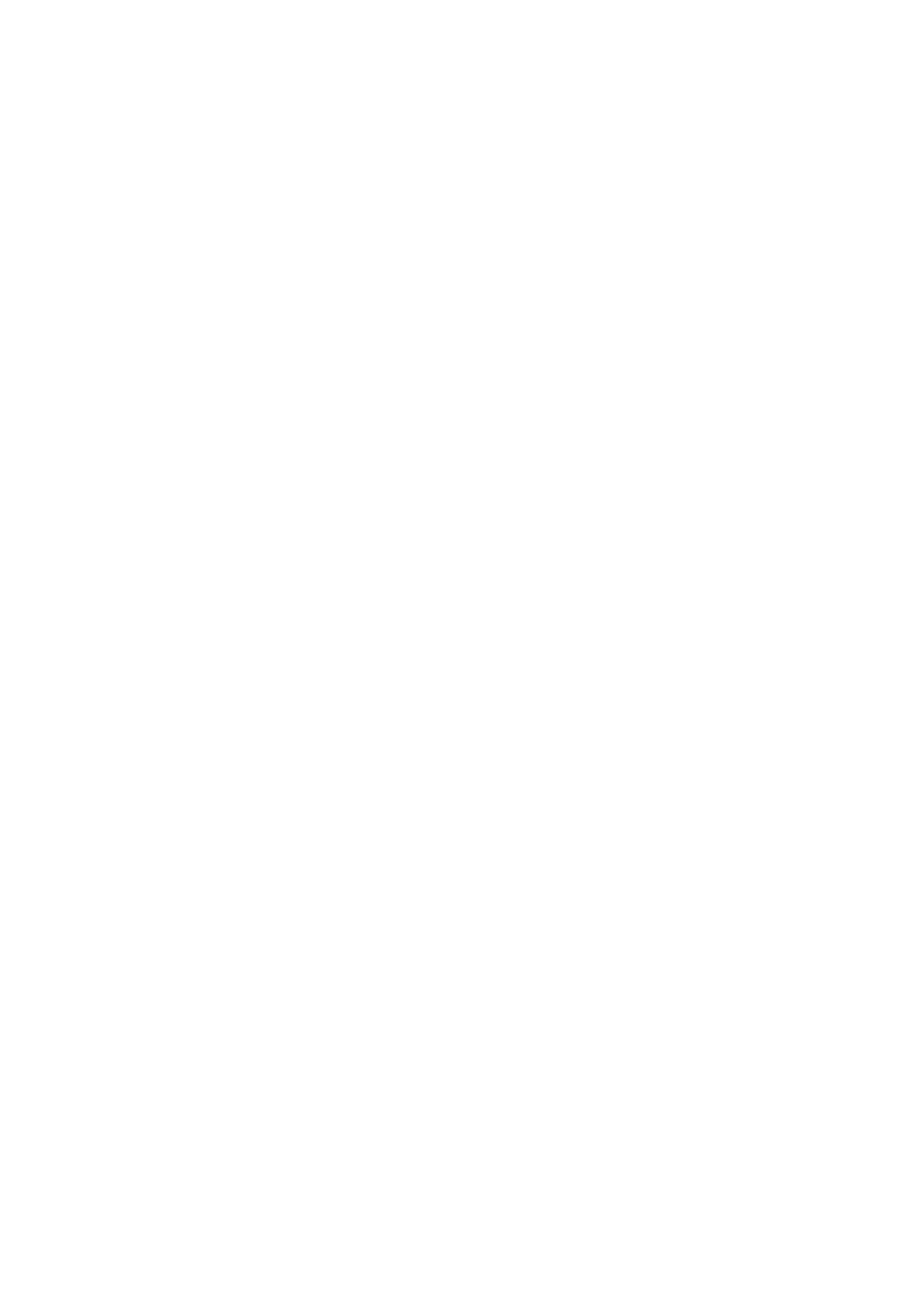# **TABLE OF CONTENTS 27 JUNE 2018**

|    | <b>Business</b><br>Page No.                                   |   |
|----|---------------------------------------------------------------|---|
|    |                                                               |   |
| 1. | <b>Meeting Conduct</b>                                        | 5 |
|    | 1.1 Apologies                                                 | 5 |
|    | 1.2 Conflict of Interest Declarations                         | 5 |
|    | 1.3 Confirmation of Minutes                                   | 5 |
|    | 1.4 Items not on the Agenda                                   | 5 |
|    | 1.5 Public Participation                                      | 5 |
|    |                                                               |   |
| 2. | <b>Public Excluded</b>                                        | 5 |
|    | CEO Performance Plan for the 6, 12 and 18 month report<br>2.1 | 5 |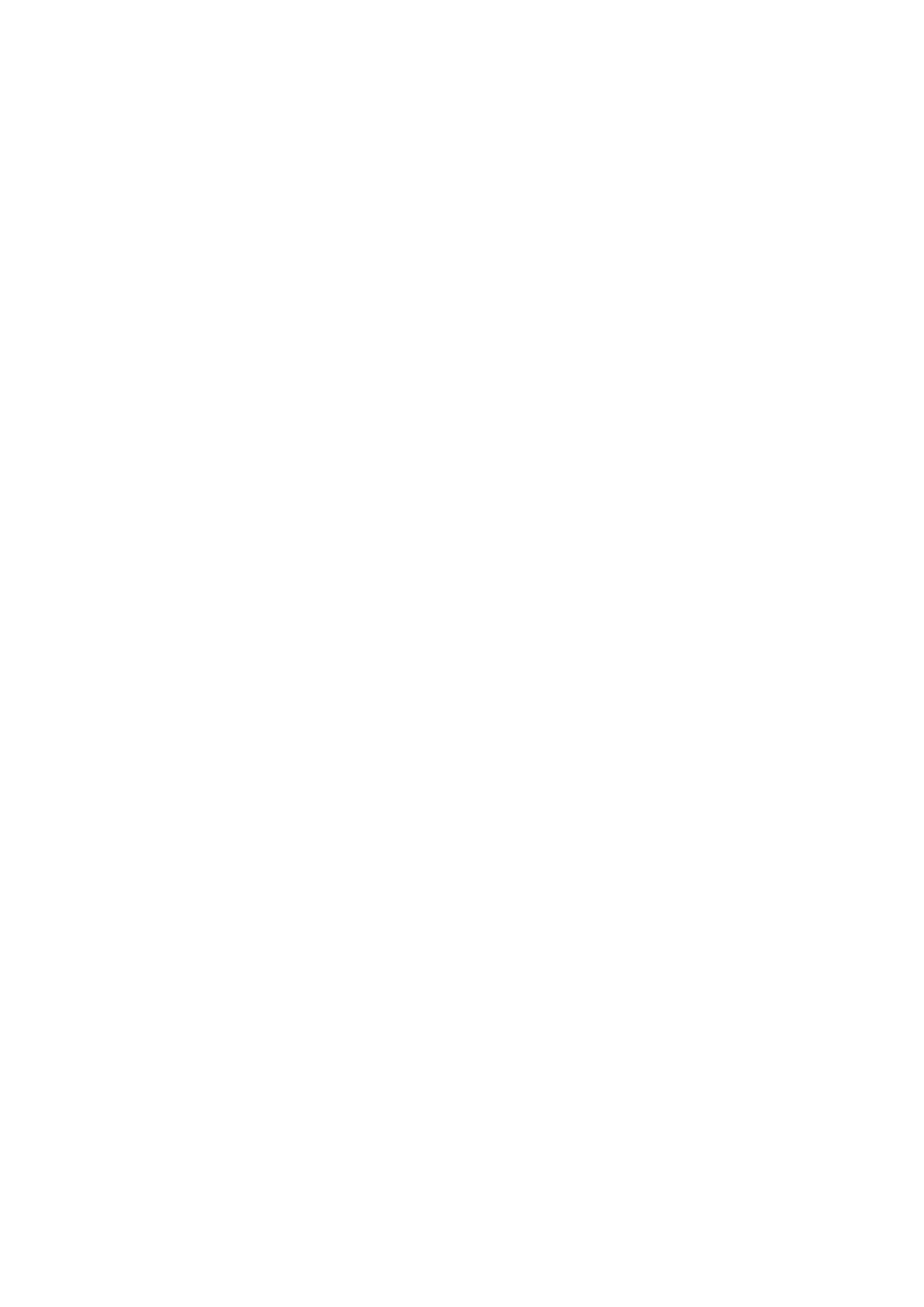### <span id="page-4-0"></span>**1 Meeting Conduct**

#### <span id="page-4-1"></span>**1.1 Apologies**

No apologies were received.

#### <span id="page-4-2"></span>**1.2 Conflict of Interest Declarations**

There was no conflict of interest declared.

#### <span id="page-4-3"></span>**1.3 Confirmation of Minutes**

#### **Moved Councillor Day, seconded Mayor Lester**

#### **Resolved**

That the CEO Performance Review:

1. Approve the minutes of the CEO Performance Review Meeting held on 30 May 2018, having been circulated, that they be taken as read and confirmed as an accurate record of that meeting.

**Carried**

#### <span id="page-4-4"></span>**1.4 Items not on the Agenda**

There was no item not on the agenda.

#### **1.5 Public Participation**

There was no request for public participation.

### <span id="page-4-5"></span>**2. Public Excluded**

#### **Moved Councillor Day, seconded Councillor Pannett**

#### **Resolved**

THAT the CEO Performance Review :

Pursuant to the provisions of the Local Government Official Information and Meetings Act 1987, exclude the public from the following part of the proceedings of this meeting namely:

<span id="page-4-6"></span>

| General subject of the matter | Reasons for passing this resolution   | Ground(s) under section 48(1)        |
|-------------------------------|---------------------------------------|--------------------------------------|
| to be considered              | in relation to each matter            | for the passing of this resolution   |
| 2.1 CEO Performance Plan for  | 7(2)(a)                               | s48(1)(a)                            |
| the $6, 12$ and $18$ month    | The withholding of the information is | That the public conduct of this item |
| report                        | necessary to protect the privacy of   | would be likely to result in the     |